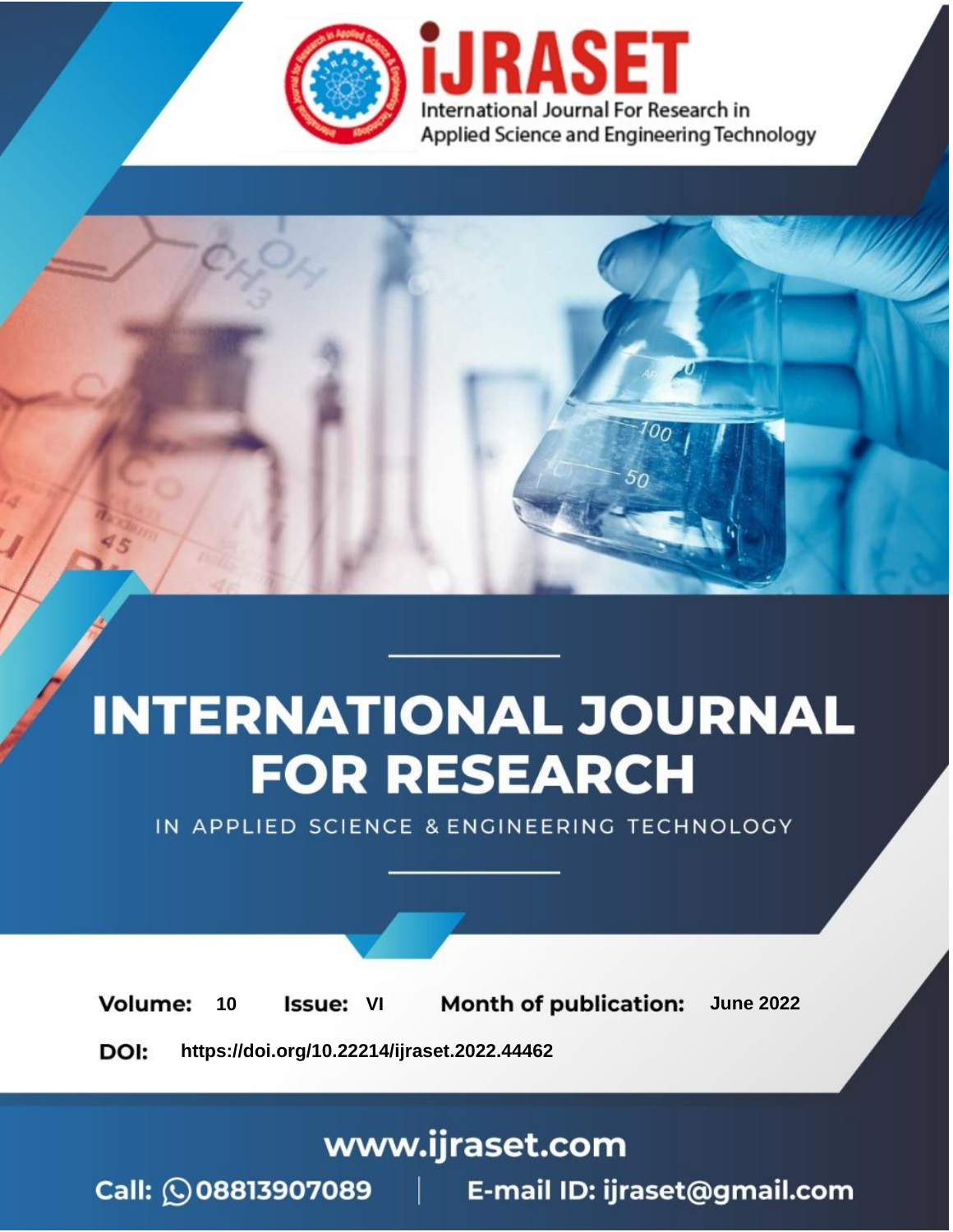

## **Advanced Jacket for Military Defense and Social Welfare**

Prof. T. H. Mohite<sup>1</sup>, Desai Nipankar R R<sup>2</sup>, Pattanashetti Y R<sup>3</sup>, Hipparagi S S<sup>4</sup>

*<sup>1</sup>Associate professor Dept. ECE, Dr. J.J. Magdum College of Engineering, Jaysingpur, Maharashtra, India 2, 3Dept. of ECE, Dr. J.J. Magdum College of Engineering, Jaysingpur, Maharashtra, India <sup>4</sup>Dr.J.J. Magdum College of Engineering, Jaysingpur, Maharashtra, India*

*Abstract: As the climatic conditions are changing rapidly, the winters are getting much colder, especially in northern region and the western region of India. Since we developed a smart army jacket using control media devices such as, GPS, SENSORS in the jacket. The smart army jacket aims for providing reliable health monitoring as well as position tracking of soldier. Some of climatically conditions are led to unfortunate deaths of soldiers. This jacket can automatically sense the temperature inside, outside using temperature sensors. We are using coils for heating purpose and the temperature of the coil will depends on the outer temperature. GPS, the models used for communication purpose. Hence for monitoring the health and the heart rate of the soldier health monitoring equipment sensors are been establish in the jacket as well.* 

*In enemy territory soldiers not only have to deal with the physical threat, but also with stress and fatigue caused by protracted operations or lack of sleep. so for the security purpose we need a tool for remote soldier performance and health monitoring. so in this project a tool are implemented using bio medical sensors like heartbeat sensor, temperature sensor for health monitoring purpose by using the microcontroller.* 

#### **DESIGN REQUIREMENTS**

Atmega328p-pu, Temperature sensor, heartbeat sensor, oximeter sensor, GPS sensor, lcd panel, solar panel, Peltier plate, 12V battery.

#### **PROJECT OBJECTIVE**

- *1)* Semi-automatic temperature control jacket.
- *2)* Heartbeat and blood pressure monitoring.
- *3)* Wireless jacket status monitoring.

#### **I. INTRODUCTION**

In current world situations, defending our nation from external and internal threats is the most important factor and depends on the army force. Every year many army personnel suffer from different injuries during the battle and no help can be provided at the needed time. The army suffers a lot due to the unavailability of information of injuries to its personnel which may increase the death/ permanent disability toll. With the help of many advanced technologies coming into implementation, we can provide safety to the army personnel. It is necessary to develop a system in order to get the location and vital health status of the soldiers which can be tracked in real time. Soldier's location can be tracked using GPS and Wi-Fi module, which is used to provide wireless communication system between soldier and base station. Health status of the soldier is monitored using bio medical sensors such as temperature sensor and heart beat sensor. Jacket will maintain body temperature to 37 degrees irrespective of atmospheric temperature so that solider can survive at minus degree temperature also.We are using technology of Internet of Things for the proposed system. IOT is simply the network of interconnected things/devices, which is embedded with sensors, software, network connectivity and necessary electronics that enables them to collect and exchange data making them responsive. Using IOT, the status of the soldier can be transferred from one place to another over the network. The IOT makes the entire monitoring process efficient, fast and the decisions can be taken in very less time. Using GPS, the position and orientation of soldier is obtained. This system enables GPS Tracking of soldier's message which contains temperature, latitude and longitude as well as pulse rate of soldier.

This jacket can also use in social welfare, such as covid -19 like situation so we can track covid related parameters such as temperature, oxygen level and pulse rate. This jacket will be helpful for doctors to track their patients in simple way. So we can use this jacket in future for pandemics like covid -19.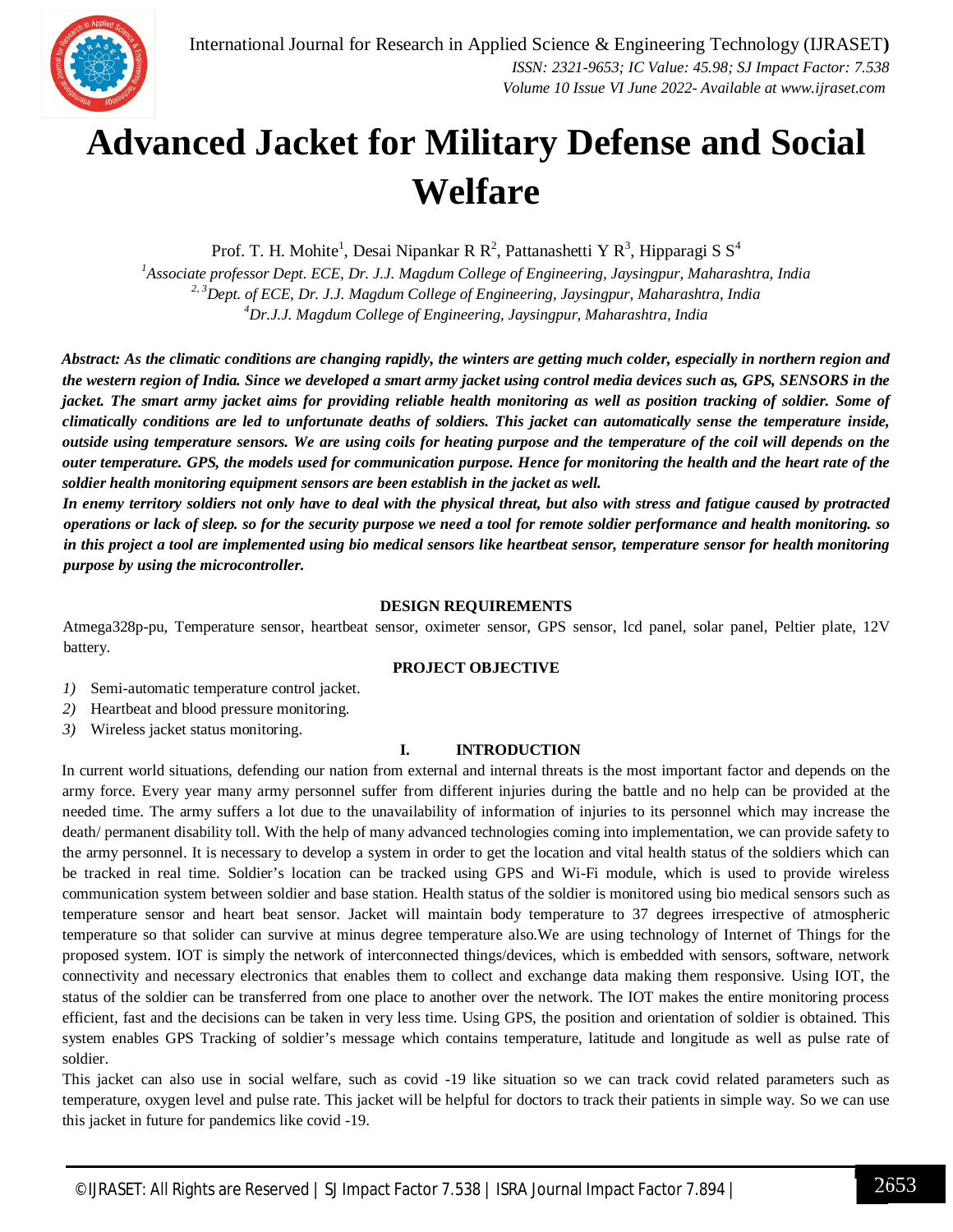

International Journal for Research in Applied Science & Engineering Technology (IJRASET**)**  *ISSN: 2321-9653; IC Value: 45.98; SJ Impact Factor: 7.538 Volume 10 Issue VI June 2022- Available at www.ijraset.com*

We are using ATMEGA328p-pu which allows dynamic and faster control. Liquid crystal display (LCD) makes the system userfriendly. Here we are using LCD Display for Here displaying the values of present and maximum voltage values which are present in the rechargeable battery. The aim of the paper is to provide medical monitoring for soldier in real time. In other few projects, keypads are used to input some data by soldier which are not so useful and will make the system bulky in size. To overcome this part, we will use a panic button by which a soldier can request for medication from army base station within the wireless transmission and reception range.

**II. LITERATURE REVIEW** 

#### *A. Paper 1*

This paper proposes a new idea based on Peltier effect and a Peltier plate with heat sinks and small Dc fans is used inside the jacket and the current of the Peltier module is controlled by lily pad controller. Additionally, a temperature sensor is used inside the jacket and this sensor has capability to measure both the humidity and temperature. Output of this sensor is attached with lily pad controller and an LCD is also connected with lily pad to display the results. The whole circuit is powered up using solar strip attached on the upper layer (back side) of the jacket and the amount of sunlight is directly proportional to the cooling inside the jacket as the power from the solar strip increases by increasing the amount of sunlight. While Peltier plate is not commonly used in applications like cooling a room or in large size refrigerators due its inefficiency, very small amount of power input is used for cooling purpose when current is too high. Whereas from results discussed in this paper one can use Peltier plate for cooling small size areas like a jacket or a mini refrigerator.

#### *B. Paper 2*

This paper proposes framework can be mounted on the warrior's body to track their wellbeing status and current area utilizing GPS. These data will be transmitted to the control room through distributed computing. The proposed frame work involves small wearable physiological equipment's, sensors, transmission modules. Consequently, with the utilization of the proposed hardware, it is conceivable to execute a minimal effort component to ensure the important human life on the war zone GSM is used which is irrelevant and excessive use of sensors unnecessarily.

#### *C. Paper 3*

This paper proposes an advanced perturbation and observation (P&O) algorithm for tracking the maximum power point (MPP) of a solar PV panel. Solar PV cells have a non-linear V-I characteristic with a distinct MPP which depends on environmental factors such as temperature and irradiation. In order to continuously harvest maximum power from the solar PV panel, it always has to be operated at its MPP. The proposed P&O algorithm can reduce the main drawbacks commonly related to the P&O algorithm. This is achieved with determining the short-circuit current before each perturbation and observation stage. The obtained simulation results are compared with MPPs achieved using the conventional P&O algorithm under various atmospheric conditions. The results show that the advanced P&O algorithm is better than the conventional P&O algorithms for tracking MPPs of solar PV panels. Additionally, it is simple and can be easily implemented in digital signal processor (DSP).

**III. METHODOLOGY**

### *A. Block Diagram*

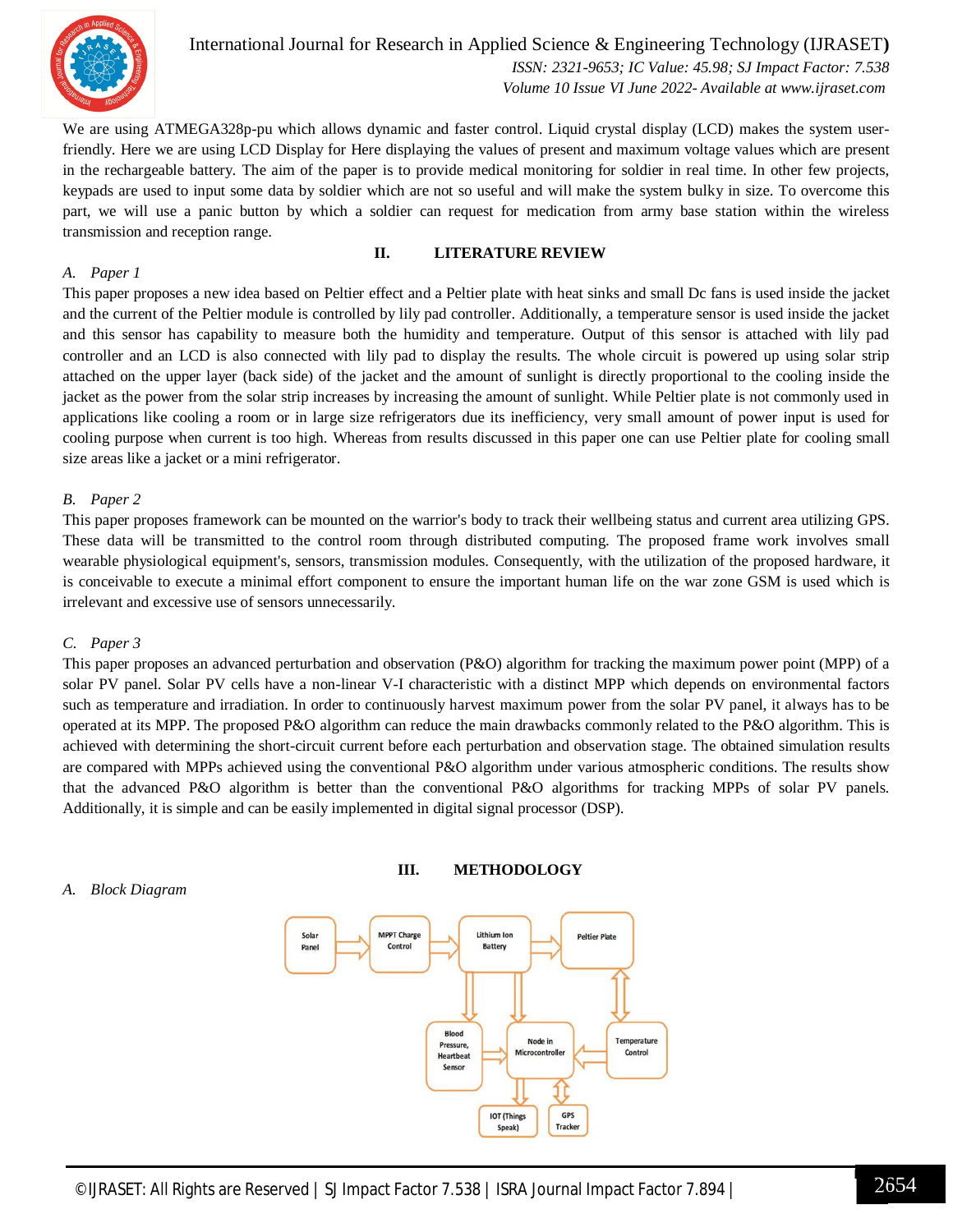

### International Journal for Research in Applied Science & Engineering Technology (IJRASET**)**

 *ISSN: 2321-9653; IC Value: 45.98; SJ Impact Factor: 7.538 Volume 10 Issue VI June 2022- Available at www.ijraset.com*

Firstly, we charge the battery to supply the system by using solar power generation. The solar plates are used for generation. This generated energy is given to the MPPT charge controller for maximum and constant power supply. After that the battery is charged. The supply from battery is given to Peltier plates, controller and biosensors for their operations.

The Peltier changes the temperature in normal body temperature. For the sensing the temperature sensor is used. This is controlled by node microcontroller. The heart beat and blood pressure sensor are used to monitor the heath of that respective person. These signals are given to the controller and controller sends this feedback to the IOT. The GPS tracker is used to find the location this is also monitored on IOT.

#### *B. Operation*

The working principle of the system starts with charging a battery by using solar energy source, after that temperature sensor detect the weather conditions. According to that if the temperature is raised out of a limit, then Peltier plates gets signal form temperature sensor and start cool the system up to the limit. And if the temperature is decreases below the normal body temperature, then temperature sensor gives single to the Peltier plates then it increases the temperature up to the limits and gives single to temperature sensor.

We can also detect the heart beat and blood pressure of that respected person by using heart beat sensor and blood pressure sensor. We can see this information on IOT (things speak). In this way we can monitor all information on internet.

- *C. Advantages*
- *1)* Soldiers will be alerted regarding enemy Entry
- *2)* Location of the soldier can be tracked and sent to control room if he is missed.
- *3)* High range of security has been provided
- *4)* Soldiers' health is monitored continuously.

#### **IV. APLLICATIONS**

- *A.* It can be used in the war fields.
- *B.* It can be used in the Govt. related secured rooms and lockers.
- *C.* The project can be used in all the Border security Forces.
- *D.* It can be used in the war fields

#### **V. CONCLUSION**

Thus, we conclude that the multifunction jacket is suitable against weather conditions. This is very effective and required to our soldiers and also other people who suffering from extra heat or cool weather conditions. It should maintain our body temperature normal and make us comfortable. Self-charging by using solar is more efficient in this system. Due to automatic it is very simple to get all health and respective location information about the person.

#### **REFERENCES**

- [1] Jasvinder Singh Chhabra1, Akshay Chhajed1, Shamlee Pandita1, Suchita Wagh2 "GPS And IoT Based Soldier Tracking & Health Indication System" International Research Journal of Engineering and Technology Volume: 04 Issue: 06 | June-2017
- [2] Mr.Patil Akshay1, Mr. Shelake Balaji2, Mr. Pinjari Raju3, Ms. Mirajkar P.P.4 "GPS Based Soldier Tracking and Health Monitoring " International Research Journal of Engineering and Technology Volume: 04 Issue: 03 | Mar-2017
- [3] Monika V. Bhivarkar , Anuja G. Asole , P. B. Domkondwar "IOT and GPS Based Soldier Position Tracking and Health Monitoring System" International Journal of Emerging Technologies in Engineering Research (IJETER) Volume 6, Issue 1, January (2018) .
- [4] Vaishnavi Patil , Sanjay Singh Thakur,Vaibhav Kshirsagar,"Health Monitoring System using Internet of Things" Proceedings of the Second International Conference on Intelligent Computing and Control Systems (ICICCS 2018).
- [5] Priyanka R. Pawar1, Abhijeet B. Desai "Soldier Position Tracking and Health Monitoring System: A Review" International Journal of Innovative Research in Computer and Communication Engineering, Vol. 6, Issue3, March 2018.
- [6] Shubhangi Gupta, Shivani Kulshrestha, Divya Singh, Ashish Kumar, Er.Hitendra Singh "GPS and GSM Based Soldier Health Monitoring and Tracking System" International Journal of Advanced Research in Electrical, Electronics and Instrumentation Engineering, Vol. 6, Issue 3, March 2017.
- [7] Akshita V. Armarkar1, Deepika J. Punekar2, Mrunali V. Kapse3, Sweta Kumari4, Jayshree A. Shelke5 "Soldier Health and Position Tracking System "International Journal of Engineering Science and Computing" Volume7 Issue No.3, March 2017.